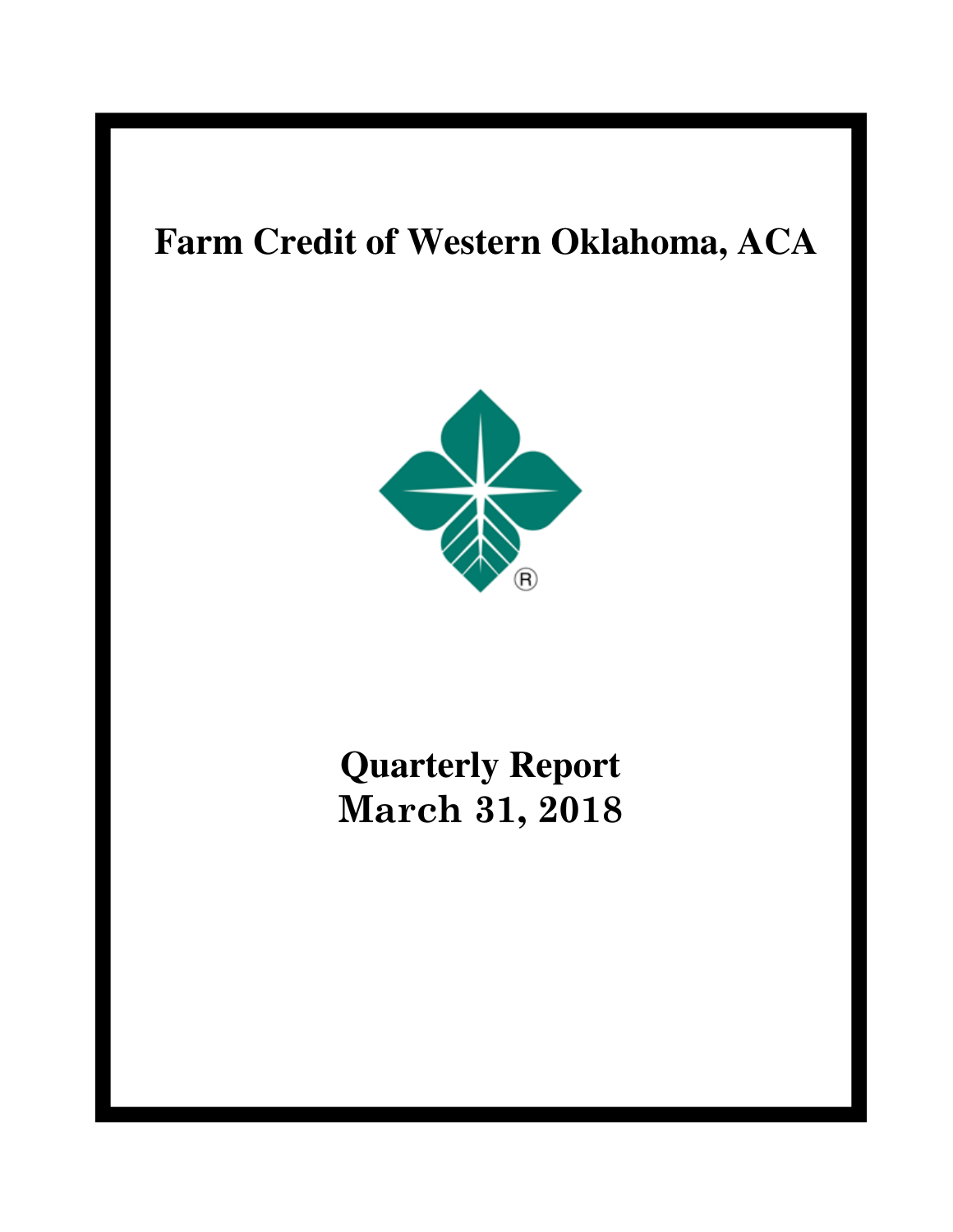The shareholders' investment in Farm Credit of Western Oklahoma, ACA is materially affected by the financial condition and results of operations of CoBank, ACB, (CoBank). The 2017 CoBank Annual Report to Shareholders and the CoBank quarterly shareholders' reports are available free of charge by accessing CoBank's web site, **www.cobank.com**, or may be obtained at no charge by contacting us at Farm Credit of Western Oklahoma, ACA, 3302 Williams Avenue, Woodward, Oklahoma 73801, or by calling 580-256-3465 or toll free 1-800-299-3465.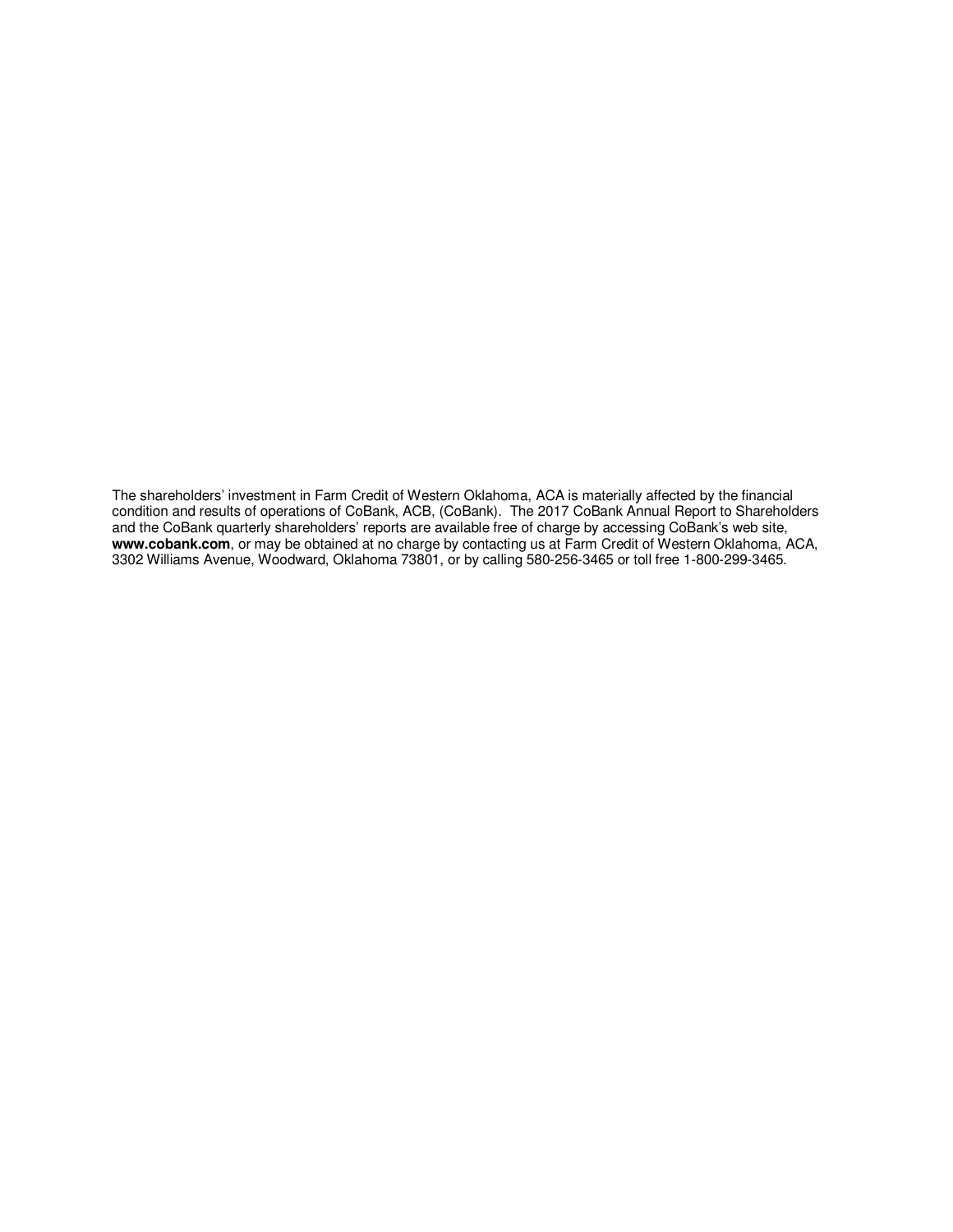# **MANAGEMENT'S DISCUSSION AND ANALYSIS OF FINANCIAL CONDITION AND RESULTS OF OPERATIONS**

(Unaudited)

The following discussion summarizes the financial position and results of operations of Farm Credit of Western Oklahoma, ACA for the three months ended March 31, 2018, with comparisons to prior periods. You should read these comments along with the accompanying financial statements and footnotes and the 2017 Annual Report to Shareholders. The accompanying financial statements were prepared under the oversight of our Audit Committee.

Most of our lending territory is currently experiencing various levels of drought. The winter of 2017-2018 received less than adequate moisture over most of Western Oklahoma. During much of 2017, ample moisture was present and growing conditions were above average, but throughout the fall and into the winter the conditions worsened and the adequate crop moisture conditions subsided. Due to the drought conditions, wildfire activity has impacted the Western and Northwestern regions of our lending territory. The wildfires have primarily affected the welfare of livestock, rural structures and rangeland.

The USDA currently rates the majority of the growing crops throughout Oklahoma as poor to fair at this time. It is evident that Western Oklahoma continues to be in need of moisture. Cash grain commodity prices are under pressure, as they have been for some time; however, recent signs of strengthening in that subset of the agricultural economy have been noted. Cattle futures have declined during 2018 and opportunities for profitability have been intermittent. The need for price protection for stocker cattle operators has been more prevalent in recent weeks; however, in early 2018 ample profitability opportunities were available for cattle producers in our area.

The total impact on the real estate market from the volatility in commodity prices, increasing interest rates and the narrowing of profitability margins in the agricultural economy has yet to be seen in totality, but the likelihood of real estate prices softening in the future remains possible. Average real estate values in Oklahoma continue to show signs of strength when compared to real estate values nation-wide, but we will continue to evaluate the sustainability of this market strength over time. USDA National Agriculture Statistics indicate that Oklahoma farm real estate values increased by 5.56% in 2017, but the continuation of Oklahoma real estate appreciation remains in question given the economic factors mentioned. Pockets of weakness in real estate prices that have been noted in recent months and both current and future land value studies will indicate to what level the current farm economy will impact land values across Western Oklahoma. Although concern over the rural economic environment persists, given the present-day commodity prices and the volatility therein over the past few years, significant equities remain across our customer base. Off-farm income has been negatively impacted by the downturn in the oil and gas economy, yet it appears that activity and profitability in the oil and gas subset of the economy has begun to gain traction. During periods of volatility, solid financial managers have the upper hand. A higher level of financial management will be needed from our customer base in order to maintain profitability by working to control expenses while maintaining liquidity.

# **LOAN PORTFOLIO**

Loans outstanding at March 31, 2018, totaled \$736.5 million, a decrease of \$19.0 million, or 2.52%, from loans of \$755.5 million at December 31, 2017. The decrease was primarily due to a reduction in production and intermediate term loans which were impacted by seasonal repayments of operating lines of credit and reduced loan demand.

# **RESULTS OF OPERATIONS**

Net income for the three months ended March 31, 2018, was \$3.4 million, an increase of \$617 thousand, or 22.55%, from the same period ended one year ago. The increase was caused primarily by an increase in noninterest income, and a decrease in provision for credit losses resulting in a credit loss reversal, partially offset by a decrease in net interest income.

Net interest income for the three months ended March 31, 2018, was \$5.0 million, a decrease of \$370 thousand, or 6.89%, compared with March 31, 2017. Net interest income decreased as a result of decreased loan volume and decreased spreads on accrual loans.

The credit loss reversal for the three months ended March 31, 2018, was \$32 thousand, compared with the provision for credit losses of \$472 thousand for the same period ended one year ago. The provision for credit losses decreased as a result of reduced risk in certain loans and a reduction in the subjective allowance, partially offset by an increase in the reserve for unfunded commitment.

Noninterest income increased \$430 thousand during the first three months of 2018 compared with the first three months in 2017 primarily due to a refund of \$503 thousand from Farm Credit System Insurance Corporation (FCSIC). This is our portion of excess funds above the secure base amount in the FCSIC Allocated Insurance Reserve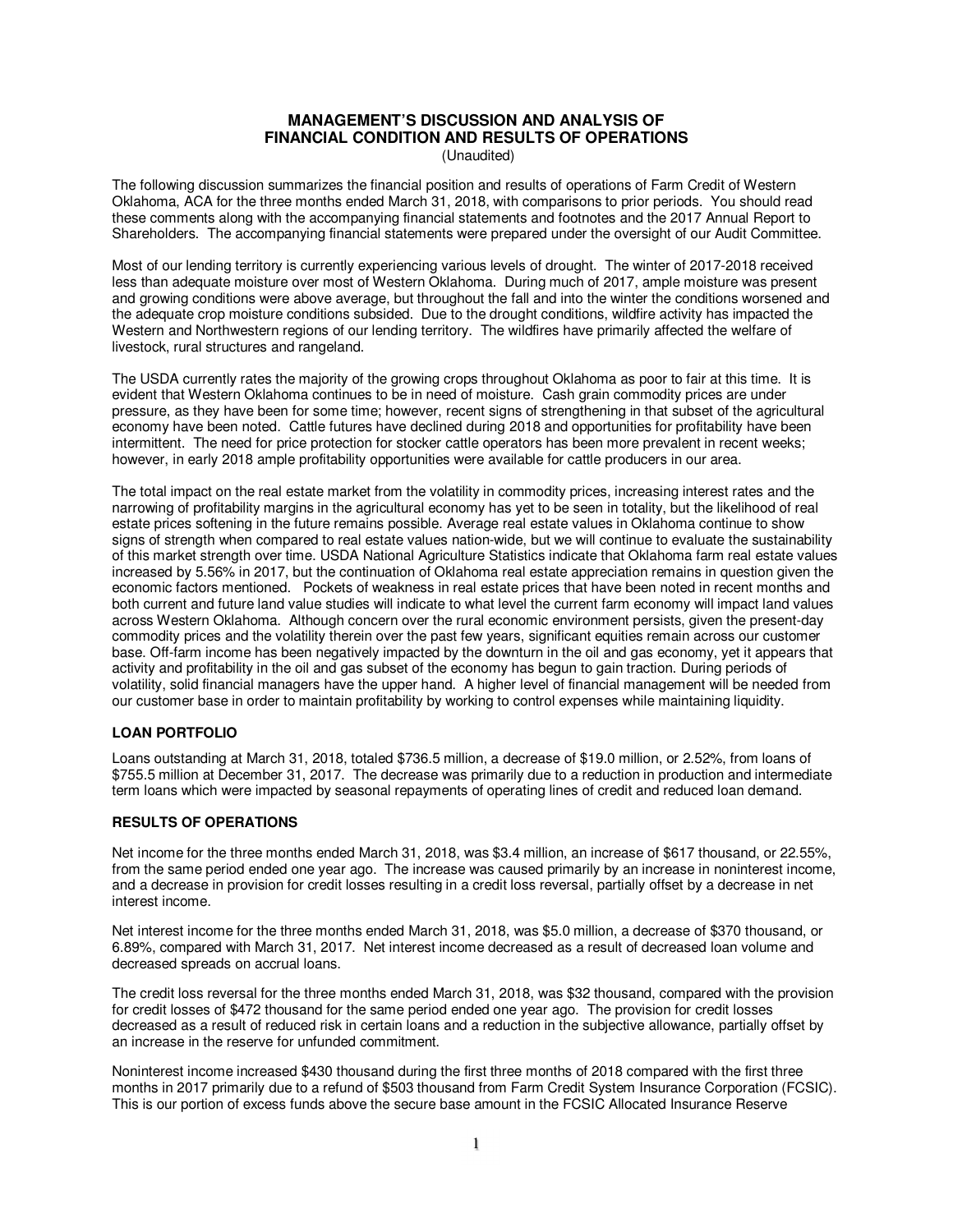Accounts. Refer to the 2017 Annual Report to Shareholders for additional information. Mineral income of \$85 thousand was recognized during the first three months of 2018. Of this amount, \$84 thousand was received from CoBank.

During the first three months of 2018, noninterest expense decreased \$53 thousand to \$3.0 million, primarily due to decreased salaries and employee benefits, FCSIC premiums and partially offset by an increase in other noninterest expenses.

# **CAPITAL RESOURCES**

Our shareholders' equity at March 31, 2018, was \$154.7 million, an increase from \$151.4 million at December 31, 2017. This increase is due to net income and the amortization of pension costs included in the net periodic benefit cost, offset by net stock reductions.

# **OTHER MATTERS**

The undersigned certify they have reviewed this report, this report has been prepared in accordance with all applicable statutory or regulatory requirements and the information contained herein is true, accurate, and complete to the best of his or her knowledge and belief.

**Ricky Carothers** Chairman of the Board May 4<sup>th</sup>, 2018

Grunewald John President/CEO

May 4<sup>th</sup>, 2018

**Jamey B. Mitchell** 

Chief Financial Officer May 4<sup>th</sup>, 2018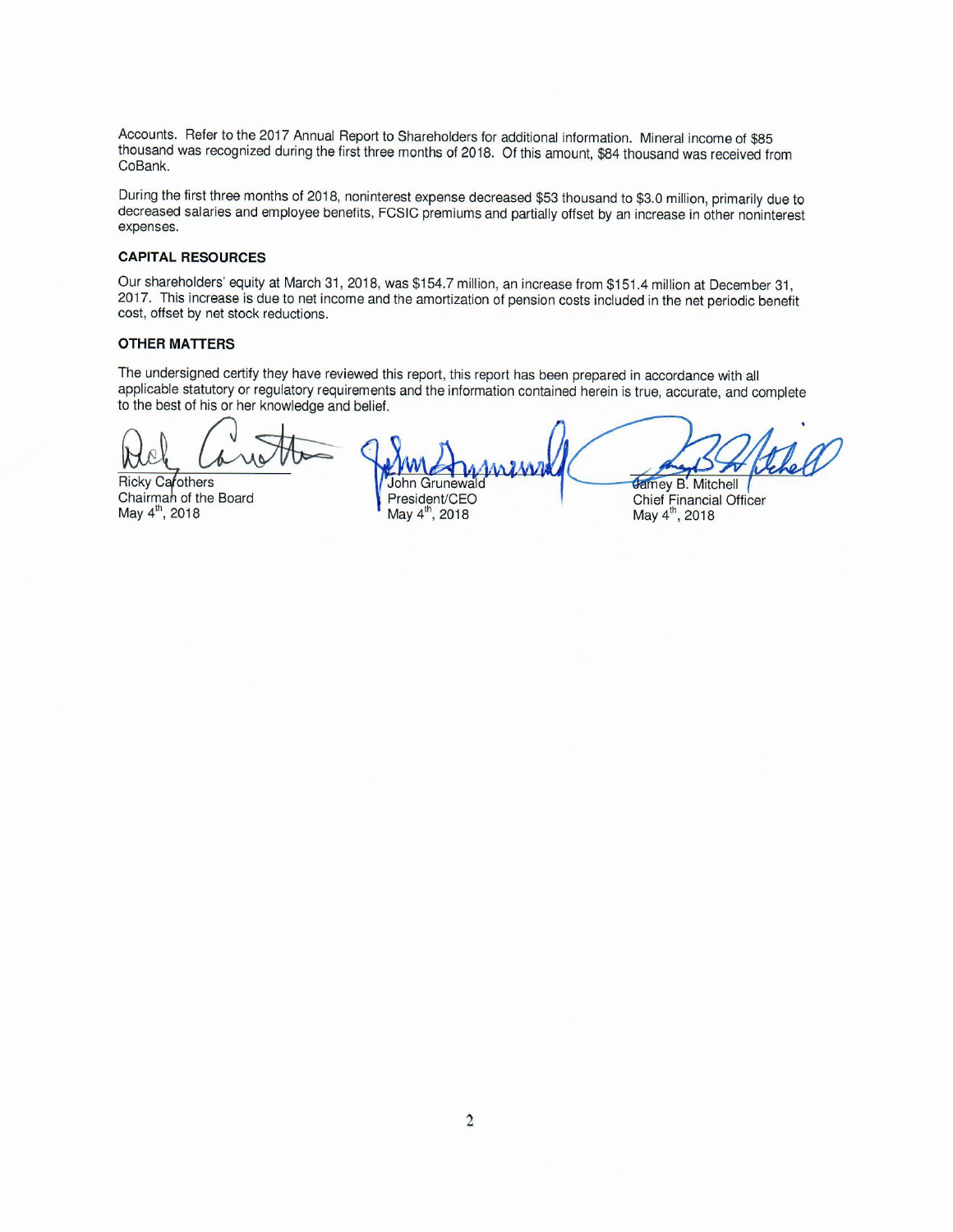Ξ

# Consolidated Statement of Condition

(Dollars in Thousands)

|                                                                     | March 31<br>2018 | December 31<br>2017 |
|---------------------------------------------------------------------|------------------|---------------------|
|                                                                     | <b>UNAUDITED</b> | <b>AUDITED</b>      |
| <b>ASSETS</b>                                                       |                  |                     |
| Loans                                                               | \$<br>736,468    | \$<br>755,515       |
| Less allowance for loan losses                                      | 2,321            | 2,394               |
| Net loans                                                           | 734,147          | 753,121             |
| Cash                                                                | 2,416            | 4,687               |
| Accrued interest receivable                                         | 13,975           | 12,037              |
| Investment in CoBank, ACB                                           | 25,467           | 25,467              |
| Premises and equipment, net                                         | 5,212            | 5,152               |
| Prepaid benefit expense                                             | 1,535            | 1,742               |
| Other assets                                                        | 2,329            | 4,430               |
| <b>Total assets</b>                                                 | \$<br>785,081    | \$<br>806,636       |
|                                                                     |                  |                     |
| <b>LIABILITIES</b>                                                  |                  |                     |
| Note payable to CoBank, ACB                                         | \$<br>611,662    | \$<br>641,234       |
| Advance conditional payments                                        | 11,373           | 6,144               |
| Accrued interest payable                                            | 1,123            | 1,125               |
| Patronage distributions payable                                     |                  | 2,500               |
| Accrued benefits liability                                          | 267              | 269                 |
| Reserve for unfunded commitments                                    | 442              | 407                 |
| <b>Other liabilities</b>                                            | 5,507            | 3,600               |
| <b>Total liabilities</b>                                            | 630,374          | 655,279             |
| <b>Commitments and Contingencies</b><br><b>SHAREHOLDERS' EQUITY</b> |                  |                     |
| Capital stock                                                       | 1,964            | 1,971               |
| Additional paid-in capital                                          | 33,619           | 33,619              |
| Unallocated retained earnings                                       | 119,195          | 115,842             |
| Accumulated other comprehensive (loss)/income                       | (71)             | (75)                |
| <b>Total shareholders' equity</b>                                   | 154,707          | 151,357             |
| Total liabilities and shareholders' equity                          | \$<br>785,081    | \$<br>806,636       |

The accompanying notes are an integral part of these consolidated financial statements.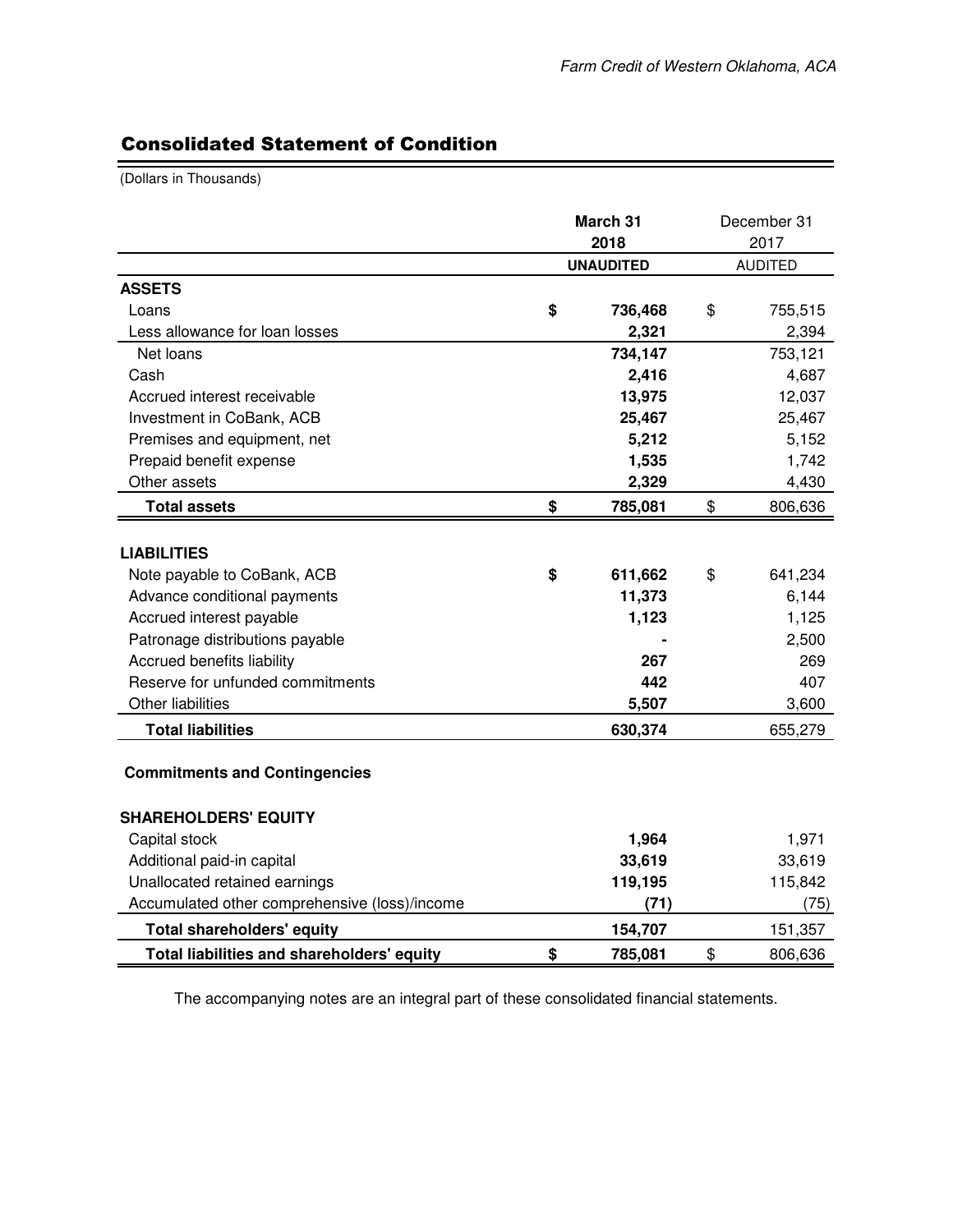9

# Consolidated Statement of Comprehensive Income

(Dollars in Thousands)

| <b>UNAUDITED</b>                                   |                                                                                                                                                                                                                                                        |    | 2017  |
|----------------------------------------------------|--------------------------------------------------------------------------------------------------------------------------------------------------------------------------------------------------------------------------------------------------------|----|-------|
| <b>INTEREST INCOME</b>                             | For the three months<br>ended March 31<br>2018<br>8,671<br>\$<br>8,671<br>3,645<br>25<br>3,670<br>5,001<br>(32)<br>5,033<br>3<br>2<br>697<br>503<br>85<br>38<br>1,328<br>1,477<br>138<br>458<br>125<br>72<br>738<br>3,008<br>3,353<br>4<br>\$<br>3,357 |    |       |
| Loans                                              |                                                                                                                                                                                                                                                        | \$ | 8,640 |
| <b>Total interest income</b>                       |                                                                                                                                                                                                                                                        |    | 8,640 |
| <b>INTEREST EXPENSE</b>                            |                                                                                                                                                                                                                                                        |    |       |
| Note payable to CoBank                             |                                                                                                                                                                                                                                                        |    | 3,244 |
| Other                                              |                                                                                                                                                                                                                                                        |    | 25    |
| <b>Total interest expense</b>                      |                                                                                                                                                                                                                                                        |    | 3,269 |
| Net interest income                                |                                                                                                                                                                                                                                                        |    | 5,371 |
| (Credit loss reversal)/Provision for credit losses |                                                                                                                                                                                                                                                        |    | 472   |
| Net interest income after credit                   |                                                                                                                                                                                                                                                        |    |       |
| loss reversal/provision for credit losses          |                                                                                                                                                                                                                                                        |    | 4,899 |
| <b>NONINTEREST INCOME</b>                          |                                                                                                                                                                                                                                                        |    |       |
| Financially related services income                |                                                                                                                                                                                                                                                        |    | 4     |
| Loan fees                                          |                                                                                                                                                                                                                                                        |    | 4     |
| Patronage refund from Farm Credit Institutions     |                                                                                                                                                                                                                                                        |    | 732   |
| Farm Credit Insurance Fund distribution            |                                                                                                                                                                                                                                                        |    |       |
| Mineral income                                     |                                                                                                                                                                                                                                                        |    | 115   |
| Other noninterest income                           |                                                                                                                                                                                                                                                        |    | 43    |
| <b>Total noninterest income</b>                    |                                                                                                                                                                                                                                                        |    | 898   |
| <b>NONINTEREST EXPENSE</b>                         |                                                                                                                                                                                                                                                        |    |       |
| Salaries and employee benefits                     |                                                                                                                                                                                                                                                        |    | 1,636 |
| Occupancy and equipment                            |                                                                                                                                                                                                                                                        |    | 110   |
| Purchased services from AgVantis, Inc.             |                                                                                                                                                                                                                                                        |    | 440   |
| Farm Credit Insurance Fund premium                 |                                                                                                                                                                                                                                                        |    | 219   |
| Supervisory and examination costs                  |                                                                                                                                                                                                                                                        |    | 70    |
| Other noninterest expense                          |                                                                                                                                                                                                                                                        |    | 586   |
| <b>Total noninterest expense</b>                   |                                                                                                                                                                                                                                                        |    | 3,061 |
| Net income                                         |                                                                                                                                                                                                                                                        |    | 2,736 |
| <b>OTHER COMPREHENSIVE INCOME</b>                  |                                                                                                                                                                                                                                                        |    |       |
| Amortization of retirement costs                   |                                                                                                                                                                                                                                                        |    | 3     |
| <b>Comprehensive income</b>                        |                                                                                                                                                                                                                                                        | \$ | 2,739 |

The accompanying notes are an integral part of these consolidated financial statements.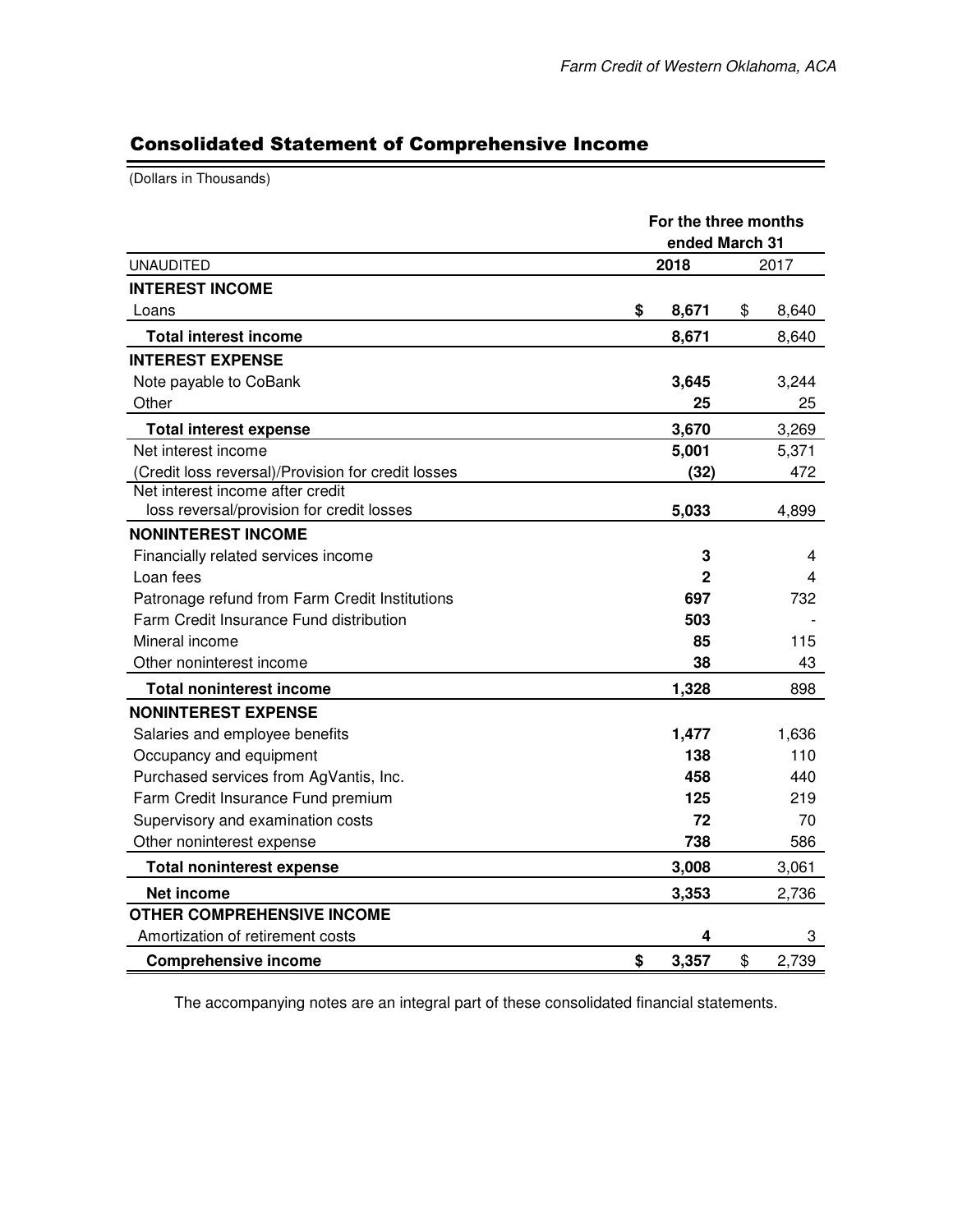| (Dollars in Thousands)       |              |    |                   |                 |               |               |         |  |
|------------------------------|--------------|----|-------------------|-----------------|---------------|---------------|---------|--|
|                              |              |    |                   |                 | Accumulated   |               |         |  |
|                              |              |    | <b>Additional</b> | Unallocated     | <b>Other</b>  | Total         |         |  |
|                              | Capital      |    | Paid-In           | <b>Retained</b> | Comprehensive | Shareholders' |         |  |
| <b>UNAUDITED</b>             | <b>Stock</b> |    | Capital           | <b>Earnings</b> | Income/(Loss) | <b>Equity</b> |         |  |
| Balance at December 31, 2016 | \$<br>2,002  | \$ | 33,619            | \$<br>106,610   | \$<br>(65)    | \$            | 142,166 |  |
| Comprehensive income         |              |    |                   | 2,736           | 3             |               | 2,739   |  |
| Stock issued                 | 33           |    |                   |                 |               |               | 33      |  |
| Stock retired                | (40)         |    |                   |                 |               |               | (40)    |  |
| Balance at March 31, 2017    | \$<br>1,995  | \$ | 33,619            | \$<br>109,346   | \$<br>(62)    | \$            | 144,898 |  |
|                              |              |    |                   |                 |               |               |         |  |
| Balance at December 31, 2017 | \$<br>1,971  | \$ | 33,619            | \$<br>115,842   | \$<br>(75)    | \$            | 151,357 |  |
| Comprehensive income         |              |    |                   | 3,353           | 4             |               | 3,357   |  |
| Stock issued                 | 33           |    |                   |                 |               |               | 33      |  |
| Stock retired                | (40)         |    |                   |                 |               |               | (40)    |  |
| Balance at March 31, 2018    | \$<br>1,964  | \$ | 33,619            | \$<br>119,195   | \$<br>(71)    | \$            | 154,707 |  |

# Consolidated Statement of Changes in Shareholders' Equity

The accompanying notes are an integral part of these consolidated financial statements.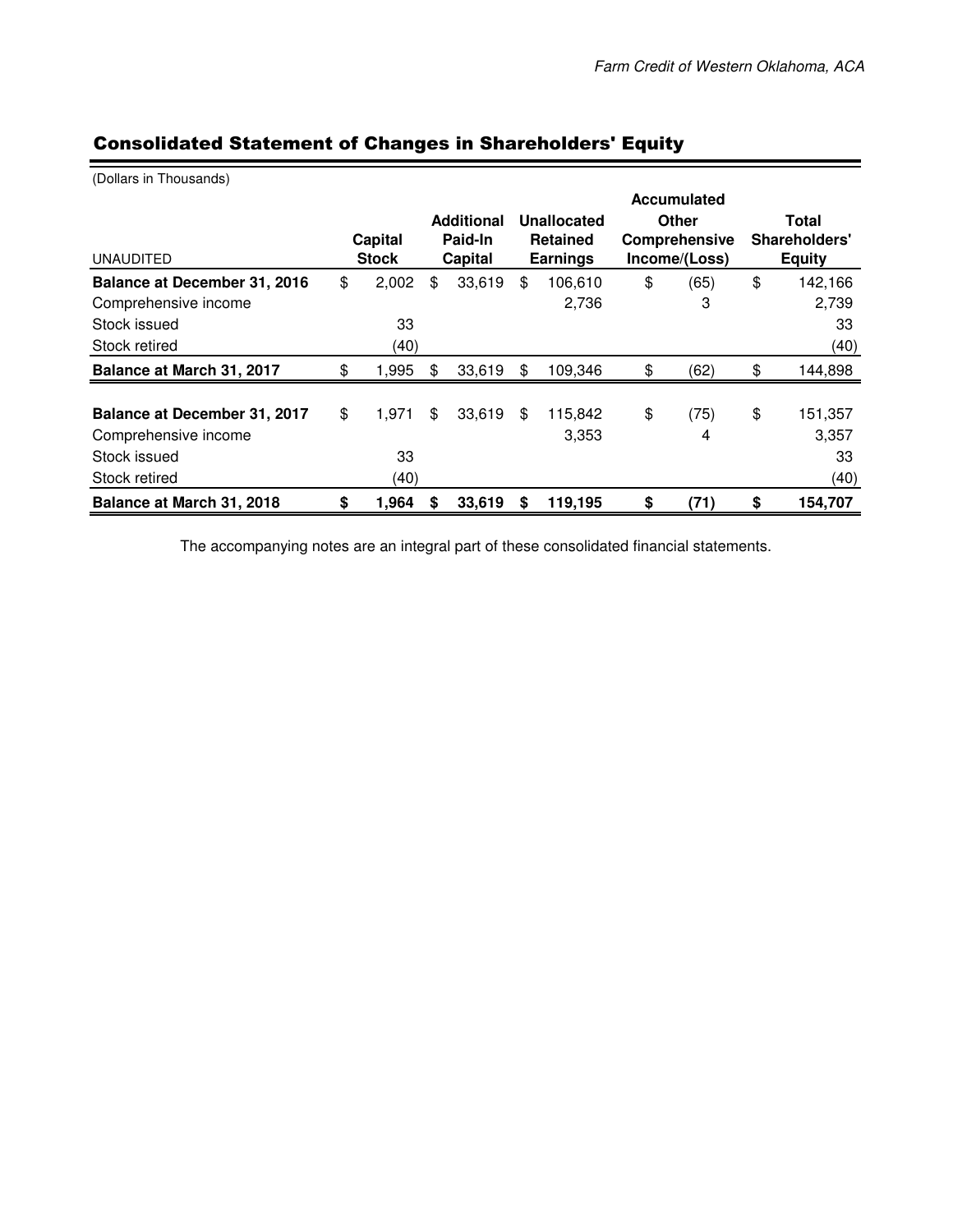#### **NOTES TO FINANCIAL STATEMENTS**

(Dollars in Thousands, Except as Noted) (Unaudited)

## **NOTE 1 - ORGANIZATION AND SIGNIFICANT ACCOUNTING POLICIES**

A description of the organization and operations of Farm Credit of Western Oklahoma, ACA (the Association), the significant accounting policies followed, and the financial condition and results of operations as of and for the year ended December 31, 2017, are contained in the 2017 Annual Report to Shareholders. These unaudited first quarter 2018 financial statements should be read in conjunction with the 2017 Annual Report to Shareholders.

The accompanying unaudited financial statements have been prepared in accordance with accounting principles generally accepted in the U.S. (GAAP) for interim financial information. Accordingly, they do not include all of the disclosures required by GAAP for annual financial statements and should be read in conjunction with the audited financial statements as of and for the year ended December 31, 2017, as contained in the 2017 Annual Report to Shareholders.

In the opinion of management, the unaudited financial information is complete and reflects all adjustments, consisting of normal recurring adjustments, necessary for a fair statement of results for the interim periods. The preparation of financial statements in accordance with GAAP requires management to make estimates and assumptions that affect the amounts reported in the financial statements and accompanying notes. Actual results could differ from those estimates. The results of operations for interim periods are not necessarily indicative of the results to be expected for the full year ending December 31, 2018. Descriptions of the significant accounting policies are included in the 2017 Annual Report to Shareholders. In the opinion of management, these policies and the presentation of the interim financial condition and results of operations conform with GAAP and prevailing practices within the banking industry.

In February 2018, the Financial Accounting Standards Board (FASB) issued guidance entitled "Income Statement -Reporting Comprehensive Income — Reclassification of Certain Tax Effects from Accumulated Other Comprehensive Income." This guidance allows for the reclassification from accumulated other comprehensive income to retained earnings for stranded tax effects resulting from the recently issued tax legislation, Tax Cuts and Jobs Act (TCJA) that lowered the federal corporate tax rate from 35 percent to 21 percent. The amount of the reclassification shall include the effect of the change in the tax rate on gross deferred tax amounts and related valuation allowances at the date of enactment of the TCJA related to items remaining in accumulated other comprehensive income. The guidance becomes effective for financial statements issued for fiscal years beginning after December 15, 2018, and interim periods within those fiscal years. Early adoption is permitted. The Association has early adopted this standard during the first quarter of 2018, and there was no impact on the Association's financial condition or results of operations.

In March 2017, the FASB issued guidance entitled "Improving the Presentation of Net Periodic Pension Cost and Net Periodic Postretirement Cost." The guidance requires that an employer report the service cost component in the same line item or items as other compensation costs arising from services rendered by the pertinent employees during the period. Other components are required to be presented in the income statement separately from the service cost component and outside a subtotal of income from operations, if one is presented. This guidance becomes effective for interim and annual periods beginning after December 15, 2017. The adoption of this guidance did not materially impact the Association's financial condition or results of operations.

In August 2016, the FASB issued guidance entitled "Classification of Certain Cash Receipts and Cash Payments." The guidance addresses specific cash flow issues with the objective of reducing the diversity in the classification of these cash flows. Included in the cash flow issues are debt prepayment or debt extinguishment costs and settlement of zero-coupon debt instruments or other debt instruments with coupon interest rates that are insignificant in relation to the effective interest rate of the borrowing. This guidance becomes effective for interim and annual periods beginning after December 15, 2017. The adoption of this guidance did not impact the Association's financial condition or its results of operations.

In June 2016, the FASB issued guidance entitled "Measurement of Credit Losses on Financial Instruments." The guidance replaces the current incurred loss impairment methodology with a methodology that reflects expected credit losses and requires consideration of a broader range of reasonable and supportable information to inform credit loss estimates. Credit losses relating to available-for-sale securities would also be recorded through an allowance for credit losses. For public business entities that are not U.S. Securities and Exchange Commission filers this guidance becomes effective for interim and annual periods beginning after December 15, 2020, with early application permitted. The Association is evaluating the impact of adoption on its financial condition and results of operations.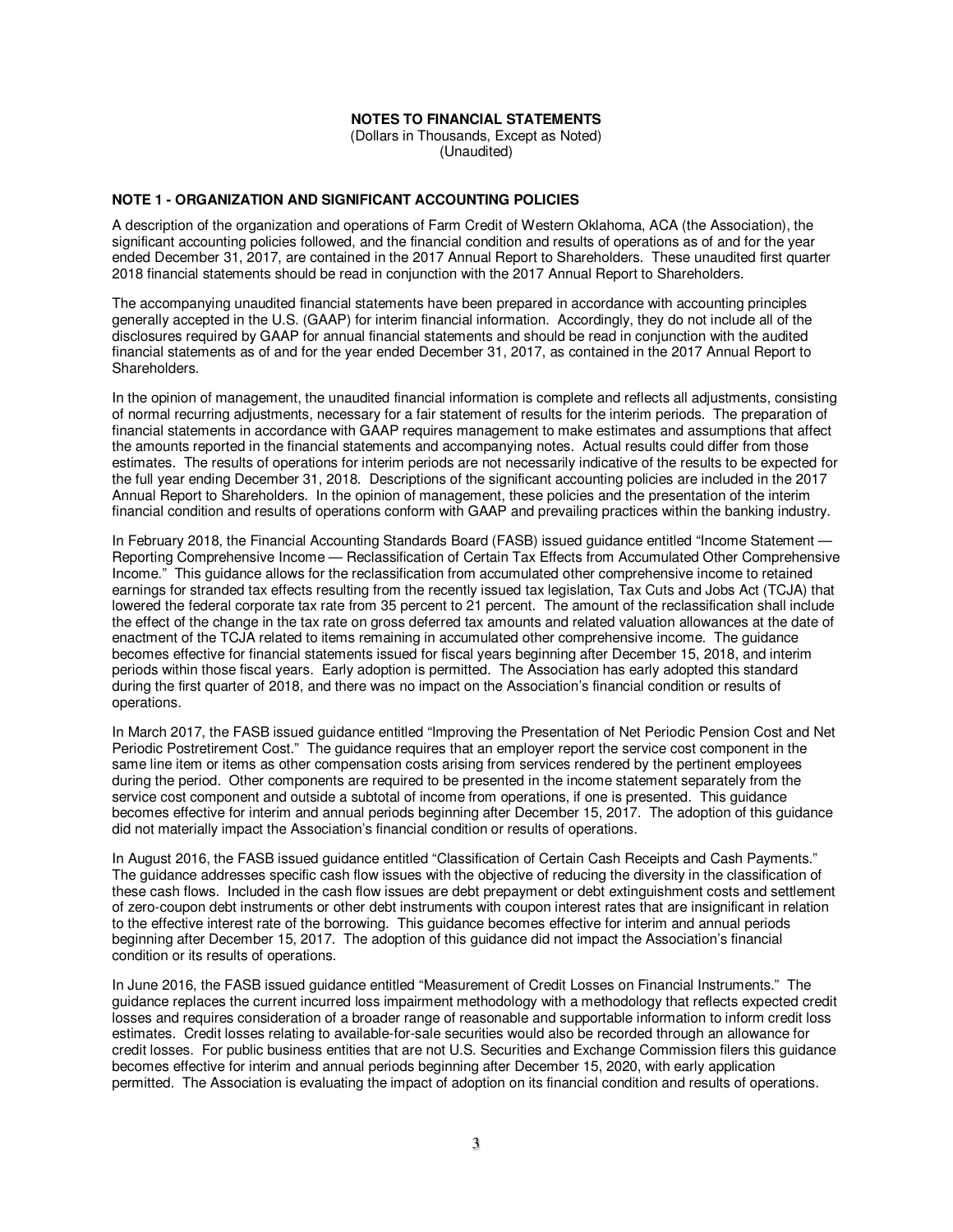In February 2016, the FASB issued guidance entitled "Leases." The guidance requires the recognition by lessees of lease assets and lease liabilities on the balance sheet for the rights and obligations created by those leases. Leases with lease terms of more than 12 months are impacted by this quidance. This quidance becomes effective for interim and annual periods beginning after December 15, 2018, with early application permitted. The Association is evaluating the impact of adoption on its financial condition and results of operations.

In January 2016, the FASB issued guidance entitled "Recognition and Measurement of Financial Assets and Liabilities." The guidance affects, among other things, the presentation and disclosure requirements for financial instruments. For public entities, the guidance eliminates the requirement to disclose the methods and significant assumptions used to estimate the fair value of financial instruments carried at amortized cost. This guidance became effective for interim and annual periods beginning after December 15, 2017. The adoption of this guidance did not impact the Association's financial condition or its results of operations.

In May 2014, the FASB issued guidance entitled, "Revenue from Contracts with Customers." The guidance governs revenue recognition from contracts with customers and requires an entity to recognize revenue to depict the transfer of promised goods or services to customers in an amount that reflects the consideration to which the entity expects to be entitled in exchange for those goods or services. Financial instruments and other contractual rights within the scope of other guidance issued by the FASB are excluded from the scope of this new revenue recognition guidance. The guidance sets forth the requirement for new and enhanced disclosures. The Association adopted the new standard effective January 1, 2018, using the modified retrospective approach. As the majority of the Association's revenues are not subject to the new guidance, the adoption of the guidance did not have a material impact on the financial position, results of operations, equity or cash flows.

# **NOTE 2 - LOANS AND ALLOWANCE FOR LOAN LOSSES**

A summary of loans follows.

|                                  | March 31, 2018 | December 31, 2017 |
|----------------------------------|----------------|-------------------|
| Real estate mortgage             | 497,005<br>S   | 489,012           |
| Production and intermediate-term | 226,876        | 254,198           |
| Agribusiness                     | 10,485         | 10,032            |
| Rural Infrastructure             | 1,232          | 1.256             |
| Rural residential real estate    | 870            | 1.017             |
| <b>Total Loans</b>               | 736.468        | 755.515           |

The Association purchases and sells participation interests with other parties in order to diversify risk, manage loan volume and comply with Farm Credit Administration regulations. The following table presents information regarding the balances of participations purchased and sold at March 31, 2018:

|                                  | <b>Other Farm Credit</b><br>Institutions |           |   |        |      | Non-Farm Credit<br>Institutions |    |      |   | Total |           |    |        |
|----------------------------------|------------------------------------------|-----------|---|--------|------|---------------------------------|----|------|---|-------|-----------|----|--------|
|                                  |                                          | Purchased |   | Sold   |      | Purchased                       |    | Sold |   |       | Purchased |    | Sold   |
| Real estate mortgage             | \$                                       | 32,809    | S | 17,043 | - \$ | 855                             | \$ |      |   | \$    | 33,664    | \$ | 17,043 |
| Production and intermediate-term |                                          | 16,577    |   | 5.313  |      |                                 |    |      |   |       | 16,577    |    | 5,313  |
| Agribusiness                     |                                          | 5,729     |   |        |      |                                 |    |      | - |       | 5.729     |    |        |
| Rural infrastructure             |                                          | ,232      |   |        |      | -                               |    |      | - |       | 1,232     |    |        |
| Total                            | \$                                       | 56.347    |   | 22,356 | - \$ | 855                             | \$ |      |   | \$    | 57,202    | £. | 22,356 |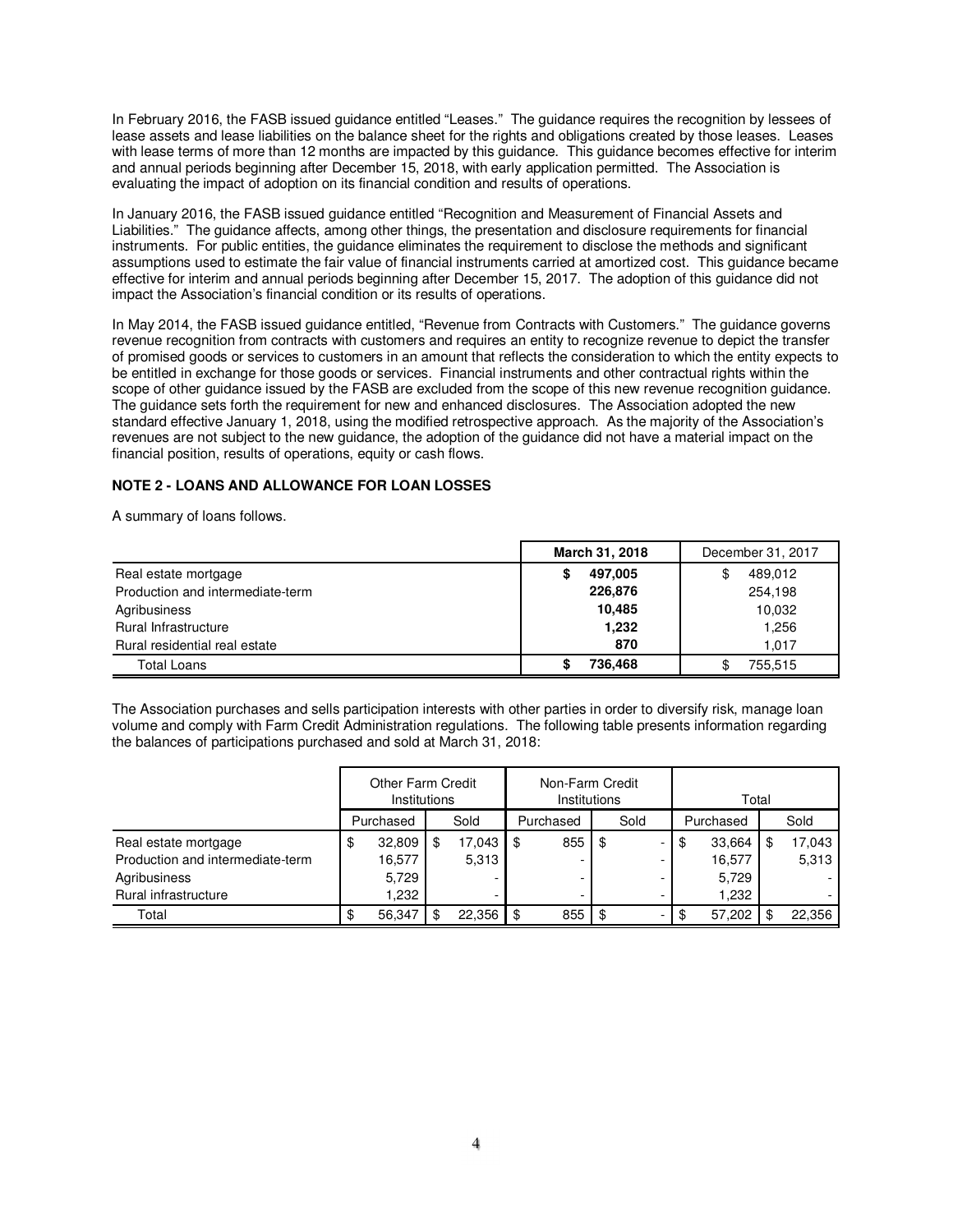|                                  | March 31, 2018 | December 31, 2017 |
|----------------------------------|----------------|-------------------|
| Real estate mortgage             |                |                   |
| Acceptable                       | 93.17%         | 93.32%            |
| <b>OAEM</b>                      | 4.66%          | 2.83%             |
| Substandard                      | 2.17%          | 3.85%             |
| Total                            | 100.00%        | 100.00%           |
| Production and intermediate-term |                |                   |
| Acceptable                       | 89.32%         | 89.27%            |
| <b>OAEM</b>                      | 5.12%          | 5.39%             |
| Substandard                      | 5.56%          | 5.34%             |
| Total                            | 100.00%        | 100.00%           |
| Agribusiness                     |                |                   |
| Acceptable                       | 99.92%         | 99.92%            |
| <b>OAEM</b>                      | 0.08%          | 0.08%             |
| Total                            | 100.00%        | 100.00%           |
| Rural infrastructure             |                |                   |
| Acceptable                       | 100.00%        | 100.00%           |
| Total                            | 100.00%        | 100.00%           |
| Rural residential real estate    |                |                   |
| Acceptable                       | 100.00%        | 100.00%           |
| Total                            | 100.00%        | 100.00%           |
| <b>Total Loans</b>               |                |                   |
| Acceptable                       | 92.09%         | 92.06%            |
| <b>OAEM</b>                      | 4.73%          | 3.65%             |
| Substandard                      | 3.18%          | 4.29%             |
| Total                            | 100.00%        | 100.00%           |

The following table shows loans and related accrued interest classified under the Farm Credit Administration Uniform Loan Classification System as a percentage of total loans and related accrued interest receivable by loan type as of:

High risk assets consist of impaired loans and other property owned. These nonperforming assets (including related accrued interest) and related credit quality are as follows:

| (dollars in thousands)                                                                      | March 31, 2018       | December 31, 2017    |
|---------------------------------------------------------------------------------------------|----------------------|----------------------|
| Nonaccrual loans<br>Real estate mortgage<br>Production and intermediate-term                | \$<br>2,991<br>2,091 | \$<br>3,006<br>2,234 |
| Total nonaccrual loans                                                                      | 5,082<br>\$          | 5,240<br>\$          |
| Accruing restructured loans<br>Real estate mortgage                                         | \$<br>84             | 87                   |
| Total accruing restructured loans                                                           | 84<br>\$             | 87                   |
| Accruing loans 90 days past due<br>Real estate mortgage<br>Production and intermediate-term | \$<br>66             | \$<br>132<br>10      |
| Total accruing loans 90 days past due                                                       | 66<br>\$             | 142                  |
| Total impaired loans                                                                        | 5,232<br>\$          | \$<br>5,469          |

The Association had no other property owned for the periods presented.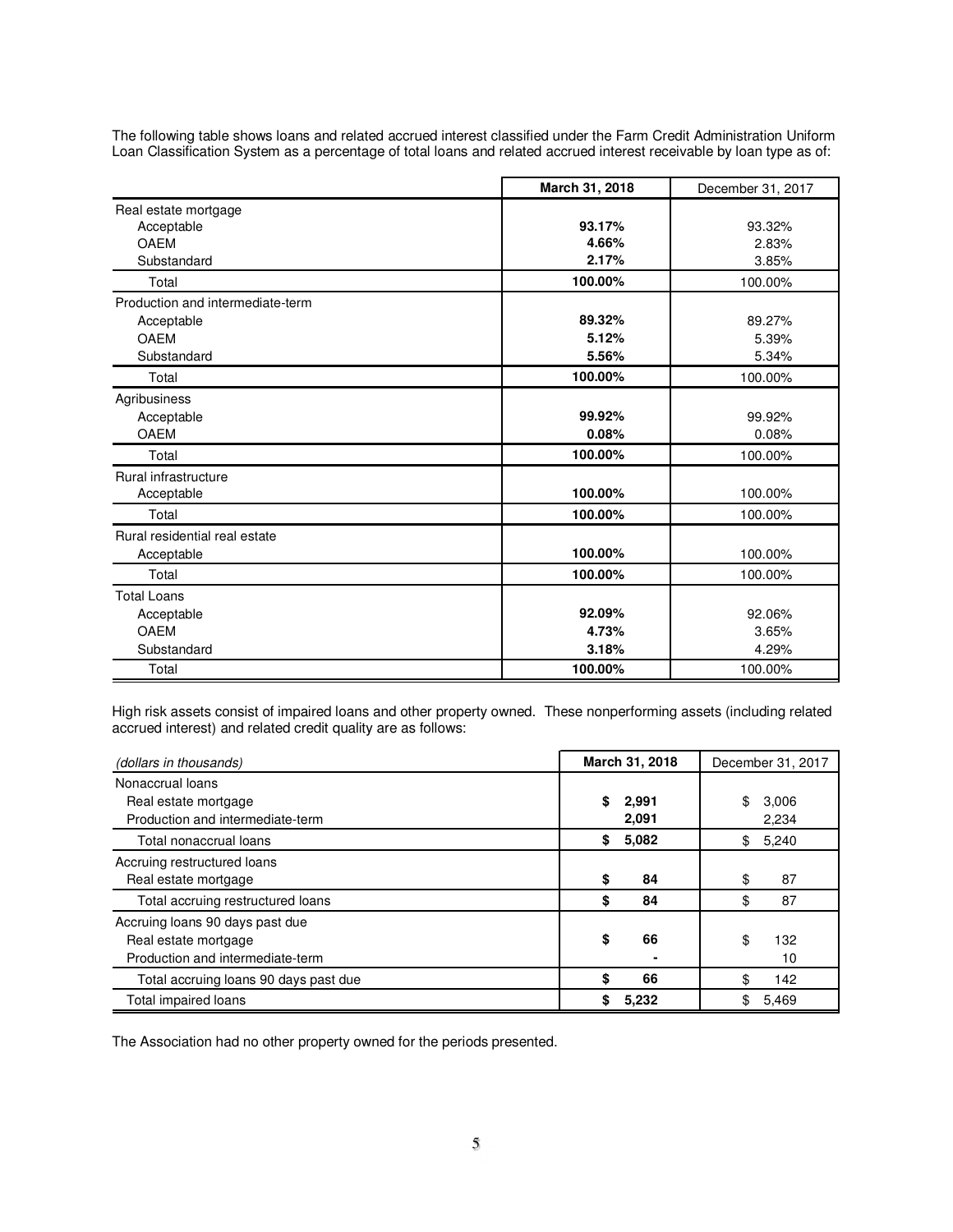Additional impaired loan information is as follows:

|                                                               |             |    | March 31, 2018 |           | December 31, 2017 |            |           |                |         |           |
|---------------------------------------------------------------|-------------|----|----------------|-----------|-------------------|------------|-----------|----------------|---------|-----------|
|                                                               |             |    | Unpaid         |           |                   |            | Unpaid    |                |         |           |
|                                                               | Recorded    |    | Principal      | Related   |                   | Recorded   | Principal |                | Related |           |
|                                                               | Investment  |    | <b>Balance</b> | Allowance |                   | Investment |           | <b>Balance</b> |         | Allowance |
| Impaired loans with a related<br>allowance for credit losses: |             |    |                |           |                   |            |           |                |         |           |
| Production and intermediate-term                              | \$<br>1,659 | \$ | 2,195          | \$<br>368 | \$                | 1,621      | \$        | 1,591          | \$      | 353       |
| Total                                                         | \$<br>1,659 | \$ | 2,195          | \$<br>368 | \$                | 1,621      | \$        | 1,591          | \$      | 353       |
| Impaired loans with no related                                |             |    |                |           |                   |            |           |                |         |           |
| allowance for credit losses:                                  |             |    |                |           |                   |            |           |                |         |           |
| Real estate mortgage                                          | \$<br>3,141 | \$ | 3,135          |           | \$                | 3,225      | \$        | 3,200          |         |           |
| Production and intermediate-term                              | 432         |    | 1,783          |           |                   | 623        |           | 2,512          |         |           |
| Total                                                         | \$<br>3,573 | \$ | 4,918          |           | \$                | 3,848      | \$        | 5,712          |         |           |
| Total impaired loans:                                         |             |    |                |           |                   |            |           |                |         |           |
| Real estate mortgage                                          | \$<br>3,141 | \$ | 3,135          | \$<br>٠   | \$                | 3,225      | \$        | 3,200          | \$      |           |
| Production and intermediate-term                              | 2,091       |    | 3,978          | 368       |                   | 2,244      |           | 4,103          |         | 353       |
| Total                                                         | \$<br>5,232 | \$ | 7,113          | \$<br>368 | \$                | 5,469      | \$        | 7,303          | \$      | 353       |

Note: The recorded investment in the loan receivable is the face amount increased or decreased by applicable accrued interest and unamortized premium, discount, finance charges, or acquisition costs and may also reflect a previous direct write-down of the loan receivable.

|                                                                                   | For the Three Months Ended       | March 31, 2018 |                               | For the Three Months Ended<br>March 31, 2017 |                                  |    |                               |  |  |
|-----------------------------------------------------------------------------------|----------------------------------|----------------|-------------------------------|----------------------------------------------|----------------------------------|----|-------------------------------|--|--|
|                                                                                   | Average<br><b>Impaired Loans</b> |                | Interest Income<br>Recognized |                                              | Average<br><b>Impaired Loans</b> |    | Interest Income<br>Recognized |  |  |
| Impaired loans with a related<br>allowance for credit losses:                     |                                  |                |                               |                                              |                                  |    |                               |  |  |
| Production and intermediate-term                                                  | \$<br>1,736                      | \$             |                               | \$                                           | 1,496                            | \$ |                               |  |  |
| Total                                                                             | \$<br>1,736                      | \$             |                               | \$                                           | 1,496                            | \$ |                               |  |  |
| Impaired loans with no related<br>allowance for credit losses:                    |                                  |                |                               |                                              |                                  |    |                               |  |  |
| Real estate mortgage<br>Production and intermediate-term                          | \$<br>3,151<br>429               | \$             | $\mathbf{2}$<br>6             | \$                                           | 260<br>111                       | \$ |                               |  |  |
| Total                                                                             | \$<br>3,580                      | \$             | 8                             | \$                                           | 371                              | \$ |                               |  |  |
| Total impaired loans:<br>Real estate mortgage<br>Production and intermediate-term | \$<br>3,151<br>2,165             | \$             | 2<br>6                        | \$                                           | 260<br>1,607                     | \$ |                               |  |  |
| Total                                                                             | \$<br>5,316                      | \$             | 8                             | \$                                           | 1.867                            | \$ |                               |  |  |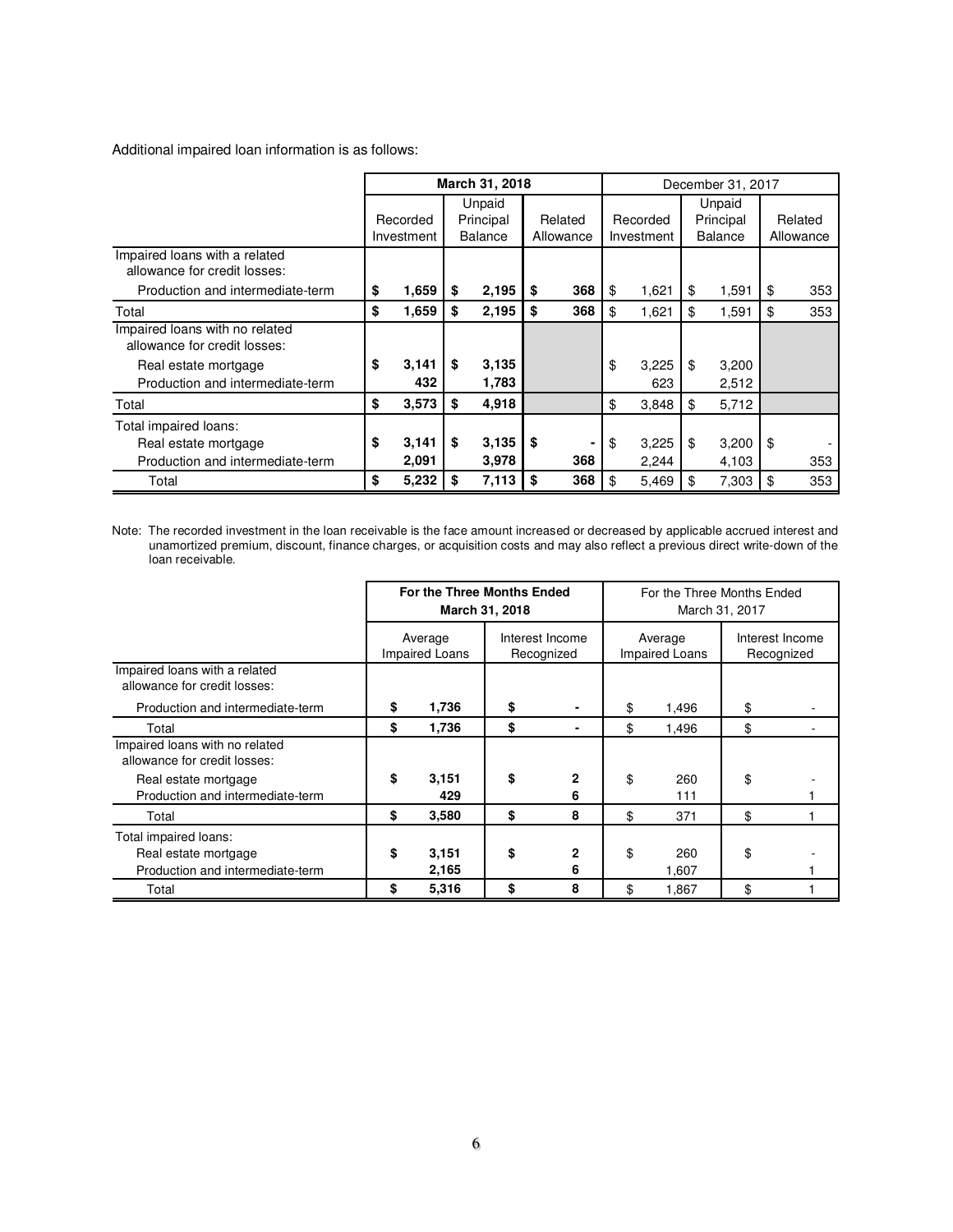The following tables provide an age analysis of past due loans (including accrued interest).

| March 31, 2018                   | 30-89 Days<br>Past Due | 90 Days or<br>More Past<br>Due | <b>Total Past</b><br>Due |     | Not Past Due<br>or less than<br>30 Days Past Investment in<br>Due | Recorded<br>Loans |     | Recorded<br>Investment<br>Accruing<br>Loans 90<br>Days or<br>More Past<br>Due |
|----------------------------------|------------------------|--------------------------------|--------------------------|-----|-------------------------------------------------------------------|-------------------|-----|-------------------------------------------------------------------------------|
| Real estate mortgage             | \$<br>1,954            | \$<br>892                      | \$<br>2,846              | \$  | 503,307                                                           | \$<br>506,153     | -\$ | 66                                                                            |
| Production and intermediate-term | 132                    | 1.703                          | 1,835                    |     | 229,781                                                           | 231,616           |     |                                                                               |
| Agribusiness                     |                        |                                |                          |     | 10,566                                                            | 10,566            |     |                                                                               |
| Rural infrastructure             |                        |                                |                          |     | 1,232                                                             | 1,232             |     |                                                                               |
| Rural residential real estate    |                        |                                |                          |     | 876                                                               | 876               |     |                                                                               |
| Total                            | \$<br>2,086            | \$<br>2,595                    | \$<br>4,681              | \$. | 745,762                                                           | \$<br>750,443     | \$  | 66                                                                            |

| December 31, 2017                | 30-89 Days<br>Past Due | 90 Days or<br>More Past<br>Due |     | <b>Total Past</b><br>Due | Not Past Due<br>or less than<br>30 Days Past Investment in<br>Due | Recorded<br>Loans | Recorded<br>Investment<br>Accruing<br>Loans 90<br>Days or<br>More Past<br>Due |
|----------------------------------|------------------------|--------------------------------|-----|--------------------------|-------------------------------------------------------------------|-------------------|-------------------------------------------------------------------------------|
| Real estate mortgage             | \$<br>285              | \$<br>897                      | \$  | 1,182                    | \$<br>495,565                                                     | \$<br>496,747     | \$<br>132                                                                     |
| Production and intermediate-term | 237                    | 1,631                          |     | 1,868                    | 256,569                                                           | 258,437           | 10                                                                            |
| Agribusiness                     |                        |                                |     |                          | 10,090                                                            | 10,090            |                                                                               |
| Rural infrastructure             |                        |                                |     |                          | 1,257                                                             | 1,257             |                                                                               |
| Rural residential real estate    |                        |                                |     |                          | 1,021                                                             | 1.021             |                                                                               |
| Total                            | \$<br>522              | \$<br>2,528                    | -\$ | 3,050                    | \$<br>764,502                                                     | \$<br>767,552     | \$<br>142                                                                     |

A summary of changes in the allowance for loan losses is as follows:

|                                  |   | Balance at<br>December 31.<br>2017 |    | Charge-offs | Recoveries | Loan Loss<br>Reversals   | Balance at<br>March 31,<br>2018 |
|----------------------------------|---|------------------------------------|----|-------------|------------|--------------------------|---------------------------------|
| Real estate mortgage             | J | 367                                | \$ |             | \$<br>۰    | \$<br>(45)               | \$<br>322                       |
| Production and intermediate-term |   | 1,993                              |    | 9           | 3          | (22)                     | 1,965                           |
| Agribusiness                     |   | 27                                 |    |             | -          |                          | 27                              |
| Rural infrastructure             |   |                                    |    | -           | ۰          | $\overline{\phantom{a}}$ |                                 |
| Total                            |   | 2,394                              | ሖ  | 9           | 3          | \$<br>(67)               | 2,321                           |

|                                                          | Balance at<br>December 31,<br>2016 | Charge-offs | Recoveries   | Provision for<br>Loan Losses | Balance at<br>March 31,<br>2017 |
|----------------------------------------------------------|------------------------------------|-------------|--------------|------------------------------|---------------------------------|
| Real estate mortgage<br>Production and intermediate-term | 293<br>2,295                       | \$<br>8     | \$<br>-<br>3 | \$<br>42<br>398              | \$<br>335<br>2,688              |
| Agribusiness<br>Rural infrastructure                     | 25<br>10                           | -           | ۰<br>-       | 13                           | 38<br>10                        |
| Total                                                    | 2.623                              | 8           | 3            | 453                          | 3,071                           |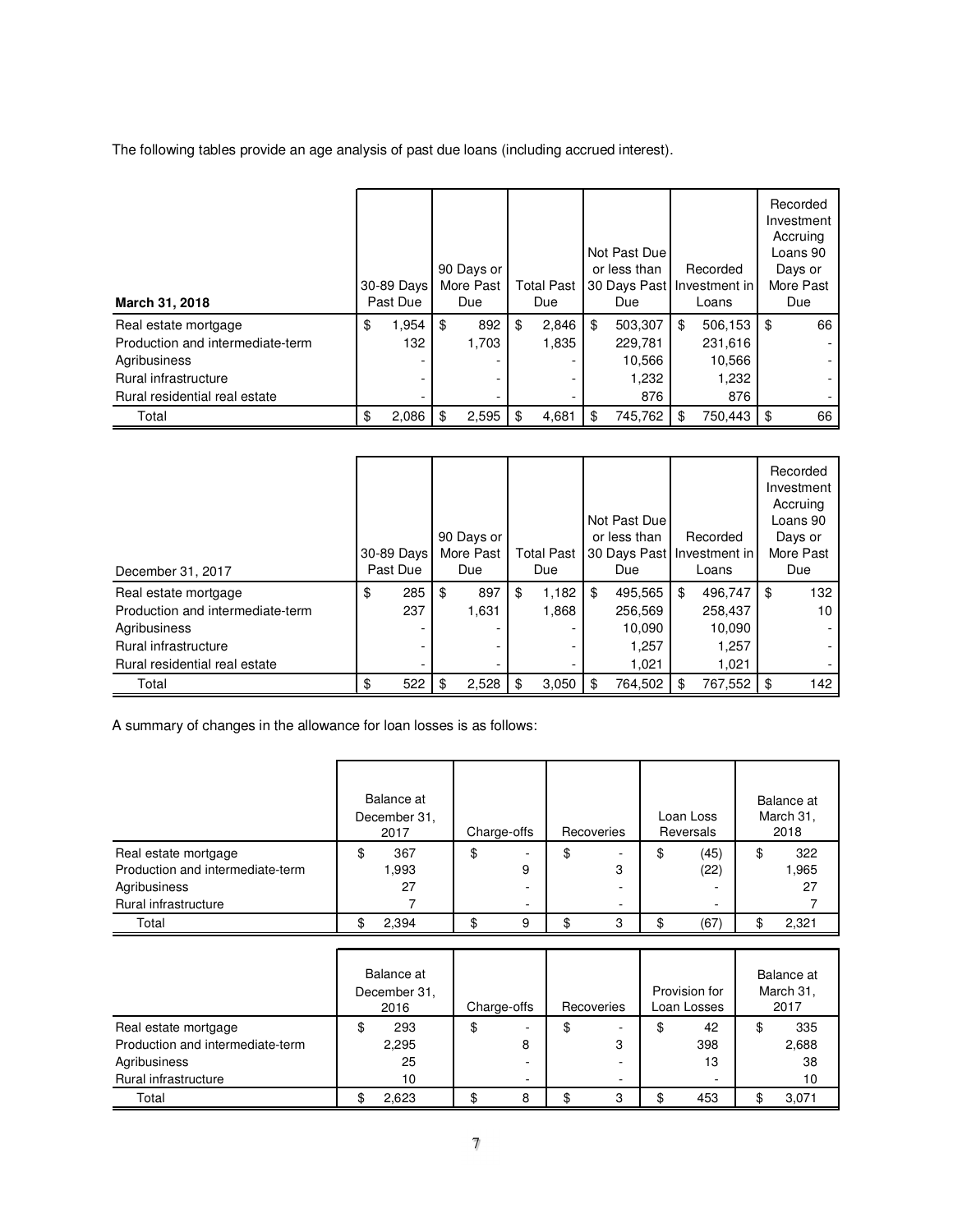The Association maintains a separate reserve for unfunded commitments, which is included in Liabilities on the Association's Consolidated Statement of Condition. The related provision for the reserve for unfunded commitments is included as part of the provision for credit losses on the Consolidated Statement of Comprehensive Income, along with the provision for loan losses. A summary of changes in the reserve for unfunded commitments follows:

|                                    | For the Three Months<br>Ended March 31<br>2018<br>2017 |     |    |     |  |
|------------------------------------|--------------------------------------------------------|-----|----|-----|--|
|                                    |                                                        |     |    |     |  |
| Balance at beginning of period     | \$                                                     | 407 | \$ | 374 |  |
| Provision for unfunded commitments | 35<br>19                                               |     |    |     |  |
| Total                              | 442<br>393                                             |     |    |     |  |

Additional information on the allowance for credit losses follows:

|                                  | Allowance for Credit<br>Losses Ending Balance at<br>March 31, 2018 |                |    |                                                                                        |                | Recorded Investments in Loans Outstanding<br>Ending Balance at<br>March 31, 2018 |                                             |  |
|----------------------------------|--------------------------------------------------------------------|----------------|----|----------------------------------------------------------------------------------------|----------------|----------------------------------------------------------------------------------|---------------------------------------------|--|
|                                  |                                                                    | for impairment |    | Individually evaluated Collectively evaluated Individually evaluated<br>for impairment | for impairment |                                                                                  | Collectively evaluated<br>tor<br>impairment |  |
| Real estate mortgage             | \$                                                                 |                | \$ | 322                                                                                    | \$<br>3.141    | \$                                                                               | 503,012                                     |  |
| Production and intermediate-term |                                                                    | 368            |    | 1,597                                                                                  | 2.091          |                                                                                  | 229,525                                     |  |
| Agribusiness                     |                                                                    |                |    | 27                                                                                     |                |                                                                                  | 10,566                                      |  |
| Rural infrastructure             |                                                                    |                |    |                                                                                        |                |                                                                                  | 1,232                                       |  |
| Rural residential real estate    |                                                                    |                |    |                                                                                        |                | 876                                                                              |                                             |  |
| Total                            |                                                                    | 368            |    | 1,953                                                                                  | 5,232          |                                                                                  | 745.211                                     |  |

|                                  | Allowance for Credit<br>Losses Ending Balance at<br>December 31, 2017 |                |                                                                                        |       |    | Recorded Investments in Loans Outstanding<br>Ending Balance at<br>December 31, 2017 |       |                                             |  |  |  |
|----------------------------------|-----------------------------------------------------------------------|----------------|----------------------------------------------------------------------------------------|-------|----|-------------------------------------------------------------------------------------|-------|---------------------------------------------|--|--|--|
|                                  |                                                                       | for impairment | Individually evaluated Collectively evaluated Individually evaluated<br>for impairment |       |    | for impairment                                                                      |       | Collectively<br>evaluated for<br>impairment |  |  |  |
| Real estate mortgage             | \$                                                                    |                | \$                                                                                     | 367   | \$ | 3.225                                                                               | \$    | 493,522                                     |  |  |  |
| Production and intermediate-term |                                                                       | 353            |                                                                                        | 1.640 |    | 2.244                                                                               |       | 256.193                                     |  |  |  |
| Agribusiness                     |                                                                       |                |                                                                                        | 27    |    |                                                                                     |       | 10.090                                      |  |  |  |
| Rural infrastructure             |                                                                       |                |                                                                                        |       |    |                                                                                     | 1.257 |                                             |  |  |  |
| Rural residential real estate    |                                                                       |                |                                                                                        |       |    |                                                                                     |       | 1.021                                       |  |  |  |
| Total                            |                                                                       | 353            |                                                                                        | 2.041 |    | 5,469                                                                               |       | 762.083                                     |  |  |  |

A restructuring of a debt constitutes a troubled debt restructuring (TDR) if the creditor, for economic or legal reasons related to the debtor's financial difficulties, grants a concession to the debtor that it would not otherwise consider.

The following table provides information on outstanding loans restructured in troubled debt restructurings at period end. These loans are included as impaired loans in the impaired loan table.

|                      | Loans modified as TDRs |    |    |                      |                          |                   | TDRs in Nonaccrual Status* |   |  |  |                      |  |
|----------------------|------------------------|----|----|----------------------|--------------------------|-------------------|----------------------------|---|--|--|----------------------|--|
|                      | March 31,<br>2018      |    |    | December 31.<br>2017 |                          | March 31,<br>2018 |                            |   |  |  | December 31.<br>2017 |  |
| Real estate mortgage |                        | 84 |    | 87                   | $\overline{\phantom{0}}$ |                   |                            |   |  |  |                      |  |
| Total                |                        | 84 | 87 |                      |                          |                   |                            | ۰ |  |  |                      |  |

\* Represents the portion of loans modified as TDRs (first column) that are in nonaccrual status.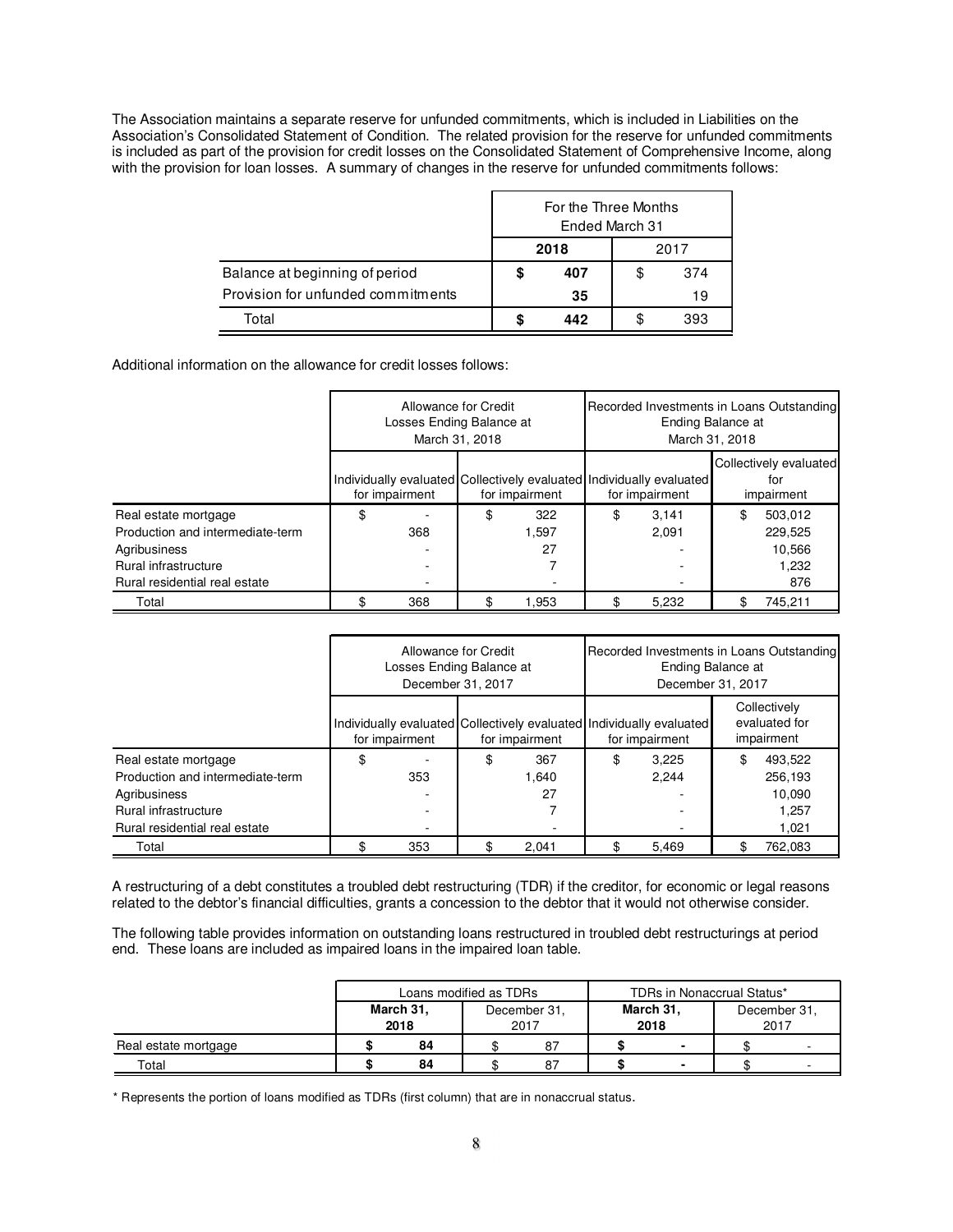The Association recorded no TDRs during the three months ended March 31, 2018. The Association had no TDRs within the previous 12 months and for which there were subsequent payment defaults during the first three months of 2018 and 2017. There were no additional commitments to lend to borrowers whose loans have been modified in troubled debt restructuring at March 31, 2018 and December 31, 2017.

# **NOTE 3 - CAPITAL**

A summary of select capital ratios based on a three-month average and minimums set by the Farm Credit Administration follows.

|                                                        | As of<br>March 31,<br>2018 | As of<br>December 31,<br>2017 | Regulatory<br><b>Minimums</b> | Capital<br>Convservation<br><b>Buffer</b> | Total   |
|--------------------------------------------------------|----------------------------|-------------------------------|-------------------------------|-------------------------------------------|---------|
| Risk Adjusted:                                         |                            |                               |                               |                                           |         |
| Common equity tier 1 ratio                             | 17.66%                     | 16.83%                        | 4.5%                          | $2.5\%$ *                                 | 7.0%    |
| Tier 1 capital ratio                                   | 17.66%                     | 16.83%                        | 6.0%                          | $2.5\%$ *                                 | 8.5%    |
| Total capital ratio                                    | 18.05%                     | 17.31%                        | 8.0%                          | $2.5\%$ *                                 | 10.5%   |
| Permanent capital ratio                                | 17.72%                     | 16.90%                        | $7.0\%$                       |                                           | $7.0\%$ |
| Non-risk-adjusted:                                     |                            |                               |                               |                                           |         |
| Tier 1 leverage ratio<br>Unallocated retained earnings | 16.66%                     | 15.95%                        | 4.0%                          | 1.0%                                      | 5.0%    |
| and equivalents leverage ratio                         | 18.19%                     | 17.42%                        | 1.5%                          |                                           | 1.5%    |

\* The 2.5% capital conservation buffer over risk-adjusted ratio minimums will be phased in over three years under the FCA capital requirements.

If capital ratios fall below the regulatory minimum plus buffer amounts, capital distributions (equity redemptions, cash dividend payments, and cash patronage payments) and discretionary senior executive bonuses are restricted or prohibited without prior FCA approval. The current regulations establish a three-year phase-in of the capital conservation buffer, which began on January 1, 2017. There will be no phase-in of the leverage buffer.

The following tables present the activity in the accumulated other comprehensive loss, net of tax by component:

|                                                                  | For the Three Months<br>Ended March 31 |     |  |        |
|------------------------------------------------------------------|----------------------------------------|-----|--|--------|
|                                                                  | 2018                                   |     |  | 2017   |
| Pension and other benefit plans:                                 |                                        |     |  |        |
| Beginning balance<br>Amounts reclassified from accumulated other | \$                                     | (75 |  | (65) l |
| comprehensive loss                                               |                                        | 4   |  |        |
| Ending balance                                                   | S                                      |     |  |        |

The following table represents reclassifications out of accumulated other comprehensive income/(loss).

|                                                        | Amount Reclassified from<br>Accumulated Other Comprehensive<br>Income/(Loss) | Location of Gain/Loss                       |  |                                      |
|--------------------------------------------------------|------------------------------------------------------------------------------|---------------------------------------------|--|--------------------------------------|
|                                                        | 2018                                                                         | For the Three Months Ended March 31<br>2017 |  | Recognized in<br>Statement of Income |
| Pension and other benefit plans:<br>Net actuarial loss | Δ                                                                            | Salaries and employee<br>benefits           |  |                                      |
| Total reclassifications                                |                                                                              |                                             |  |                                      |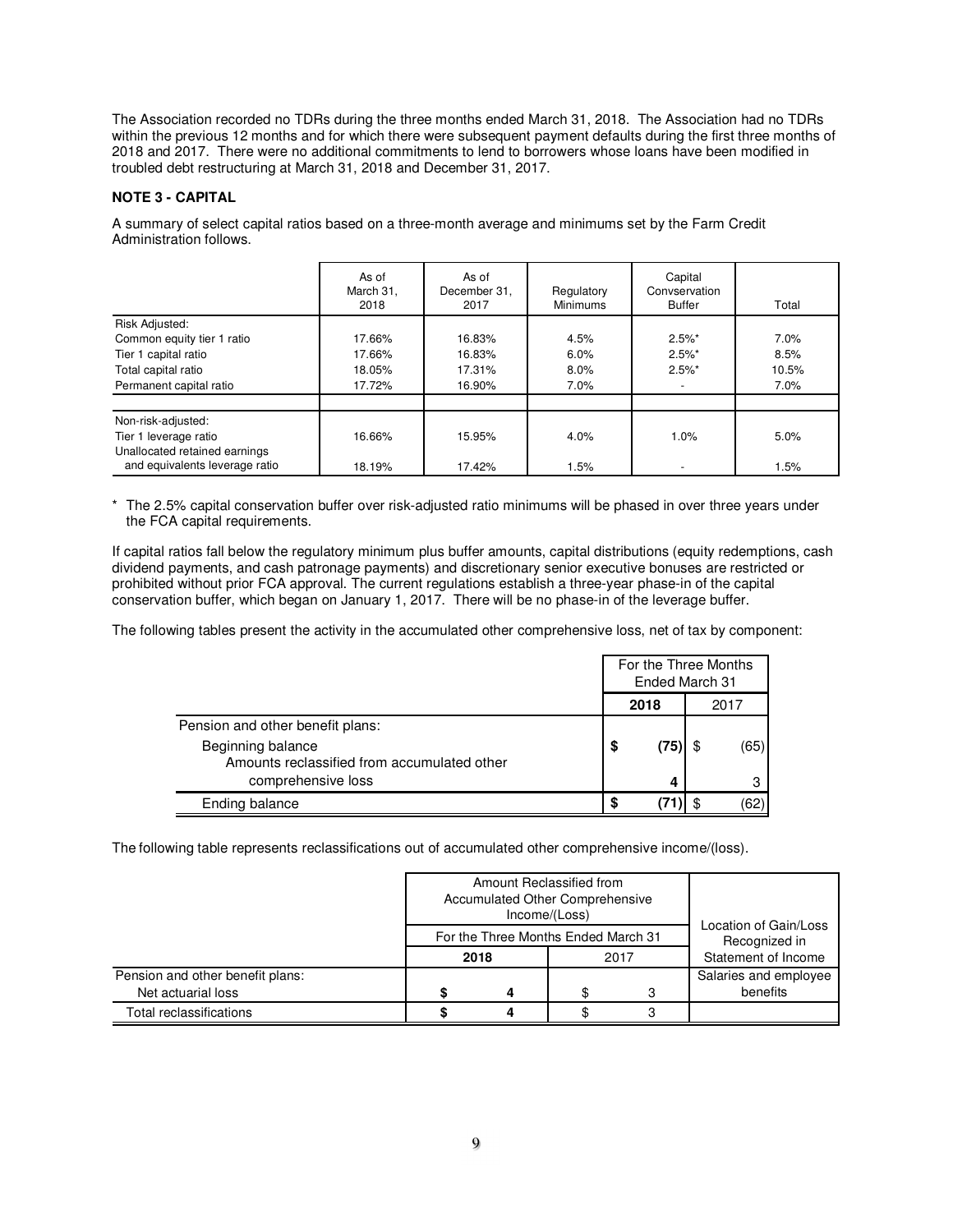# **NOTE 4 - INCOME TAXES**

The Tax Cuts and Jobs Act of 2017 enacted in late 2017, among other things, lowered the federal corporate tax rate from 35 percent to 21 percent beginning in 2018. Refer to the 2017 Annual Report to Shareholders for additional information.

# **NOTE 5 - FAIR VALUE MEASUREMENTS**

Accounting guidance defines fair value as the exchange price that would be received for an asset or paid to transfer a liability in the principal or most advantageous market for the asset or liability. See Note 2 to the 2017 Annual Report to Shareholders for a more complete description.

Assets measured at fair value on a recurring basis are summarized below:

|                                             |                               | <b>Fair Value Measurement Using</b> | <b>Total Fair</b> |                          |       |  |     |
|---------------------------------------------|-------------------------------|-------------------------------------|-------------------|--------------------------|-------|--|-----|
|                                             | Level 2<br>Level 3<br>Level 1 |                                     |                   |                          | Value |  |     |
| Assets held in nongualified benefits trusts |                               |                                     |                   |                          |       |  |     |
| March 31, 2018                              |                               | 384                                 |                   | ٠                        |       |  | 384 |
| December 31, 2017                           |                               | 347                                 |                   | $\overline{\phantom{a}}$ |       |  | 347 |

During the first three months of 2018, the Association recorded no transfers in or out of Levels 1, 2, or 3. The Association had no liabilities measured at fair value on a recurring basis at March 31, 2018 or December 31, 2017.

Assets measured at fair value on a non-recurring basis for each of the fair value hierarchy values are summarized below:

|                         |         | <b>Fair Value Measurement Using</b> | <b>Total Fair</b> |         |       |        |      |      |
|-------------------------|---------|-------------------------------------|-------------------|---------|-------|--------|------|------|
|                         | Level 1 |                                     |                   | Level 2 | Value |        |      |      |
| March 31, 2018<br>Loans |         | $\overline{\phantom{a}}$            | $\blacksquare$    |         | 1,290 | 290. ا |      |      |
| December 31, 2017       |         |                                     |                   |         |       |        |      |      |
| Loans                   | \$      |                                     | -                 |         |       |        | .268 | .268 |

With regard to impaired loans and other property owned, it is not practicable to provide specific information on inputs as each collateral property is unique. System institutions utilize appraisals to value these loans and other property owned and takes into account unobservable inputs such as income and expense, comparable sales, replacement cost and comparability adjustments.

The Association had no liabilities measured at fair value on a non-recurring basis at March 31, 2018 or December 31, 2017.

# **Valuation Techniques**

As more fully discussed in Note 2 to the 2017 Annual Report to Shareholders, accounting guidance establishes a fair value hierarchy, which requires an entity to maximize the use of observable inputs and minimize the use of unobservable inputs when measuring fair value. The following presents a brief summary of the valuation techniques used by the Association for assets and liabilities, subject to fair value measurement.

# Assets Held in Non-Qualified Benefits Trusts

Assets held in trust funds related to deferred compensation and supplemental retirement plans are classified within Level 1. The trust funds include investments that are actively traded and have quoted net asset values that are observable in the marketplace.

# Loans Evaluated for Impairment

For impaired loans measured on a non-recurring basis, the fair value is based upon the underlying real estate collateral since the loans are collateral dependent. The fair value measurement process uses independent appraisals and other market-based information, but in many cases it also requires significant input based on management's knowledge of and judgment about current market conditions, specific issues relating to the collateral and other matters. As a result, these fair value measurements fall within Level 3 of the hierarchy. When the value of